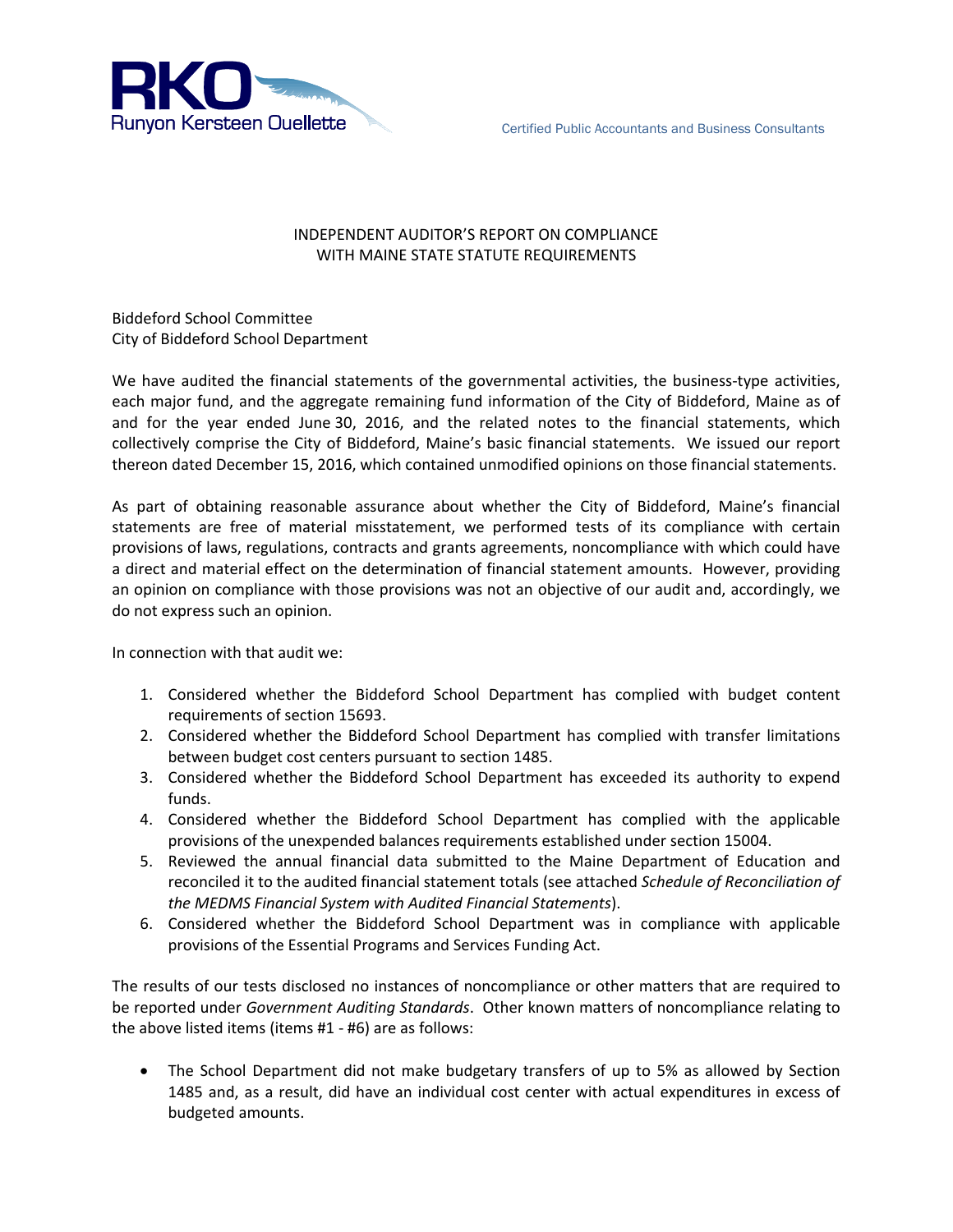Biddeford School Committee City of Biddeford School Department Page 2

Our audit was conducted for the purpose of forming opinions on the financial statements that collectively comprise the basic financial statements. The accompanying *Schedule of Reconciliation of the MEDMS Financial System with Audited Financial Statements* is presented for purposes of additional analysis as required by regulation of the Maine Department of Education and is not a required part of the basic financial statements. Such information is the responsibility of management and was derived from and relates directly to the underlying accounting and other records used to prepare the basic financial statements. The information has been subjected to the auditing procedures applied in the audit of the financial statements and certain additional procedures, including comparing and reconciling such information directly to the underlying accounting and other records used to prepare the basic financial statements or to the basic financial statements themselves, and other additional procedures in accordance with auditing standards generally accepted in the United States of America. In our opinion, the information is fairly stated in all material respects in relation to the financial statements as a whole.

The purpose of this report is solely to describe the scope of our testing of compliance and the results of that testing, and not to provide an opinion on compliance. This report is an integral part of an audit performed in accordance with *Government Auditing Standards* and regulations of the Maine Department of Education in considering the entity's compliance. Accordingly, this communication is not suitable for any other purpose.

Runyon Kusten Ocullette

December 15, 2016 South Portland, Maine